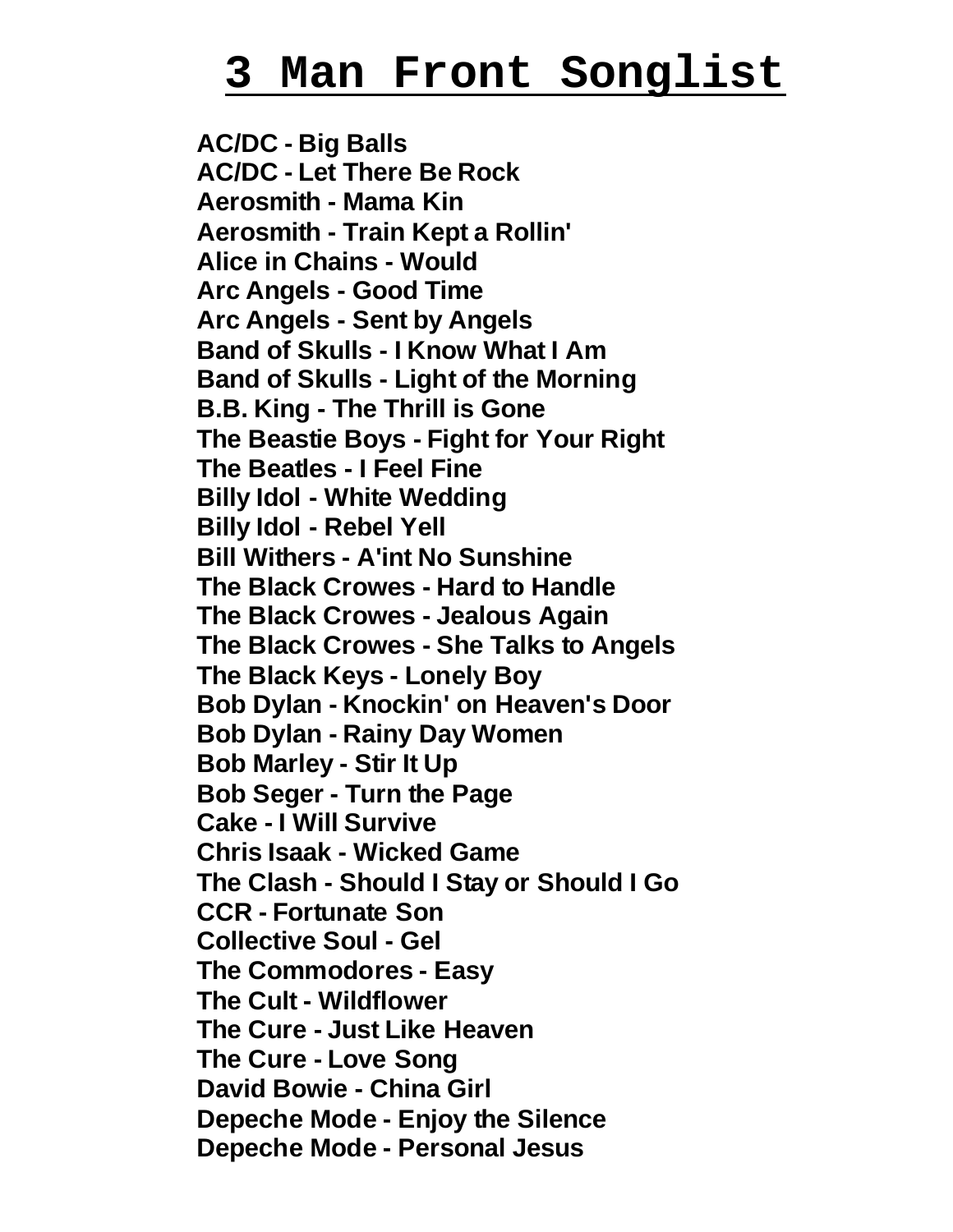**DEVO - Whip It Dio - Holy Diver The Doors - 5 to 1 The Doors - Roadhouse Blues The Doors - Love Me Two Times Doyle Bramhall II - Green Light Girl Dr. Dre - Nuthin' But a G Thang Eddie Rabbit - Driving My Life Away Elvis - Blue Suede Shoes Elvis - Little Sister Elvis - That's Alright (Mama) Eric Clapton - I'm Tore Down Eric Clapton - Lay Down Sally Eric Clapton - Wonderful Tonight Finger Eleven - Paralyzer Flock of Seagulls - I Ran Foo Fighters - My Hero Foster the People - Pumped Up Kicks Georgia Satellites - Keep Your Hands to Yourself Gnarles Barkley - Crazy Green Day - Longview Green Day - She Hall & Oates - I Can't Go For That Hank Williams Jr. - Family Tradition INXS - New Sensation INXS - Don't Change INXS - Need You Tonight Iron Maiden - Number of the Beast Jet - Are You Gonna Be My Girl Jimi Hendrix - A'int no Tellin' Jimi Hendrix - Red House Jimi Hendrix - Voodoo Child Jimi Hendrix - Wind Cries Mary Jimi/SRV - Little Wing Jimmy Buffet - Margaritaville John Cougar Melloncamp - Hurts So Good Johnny Cash - Rusty Cage Johnny Cash - Folsom Prison Blues**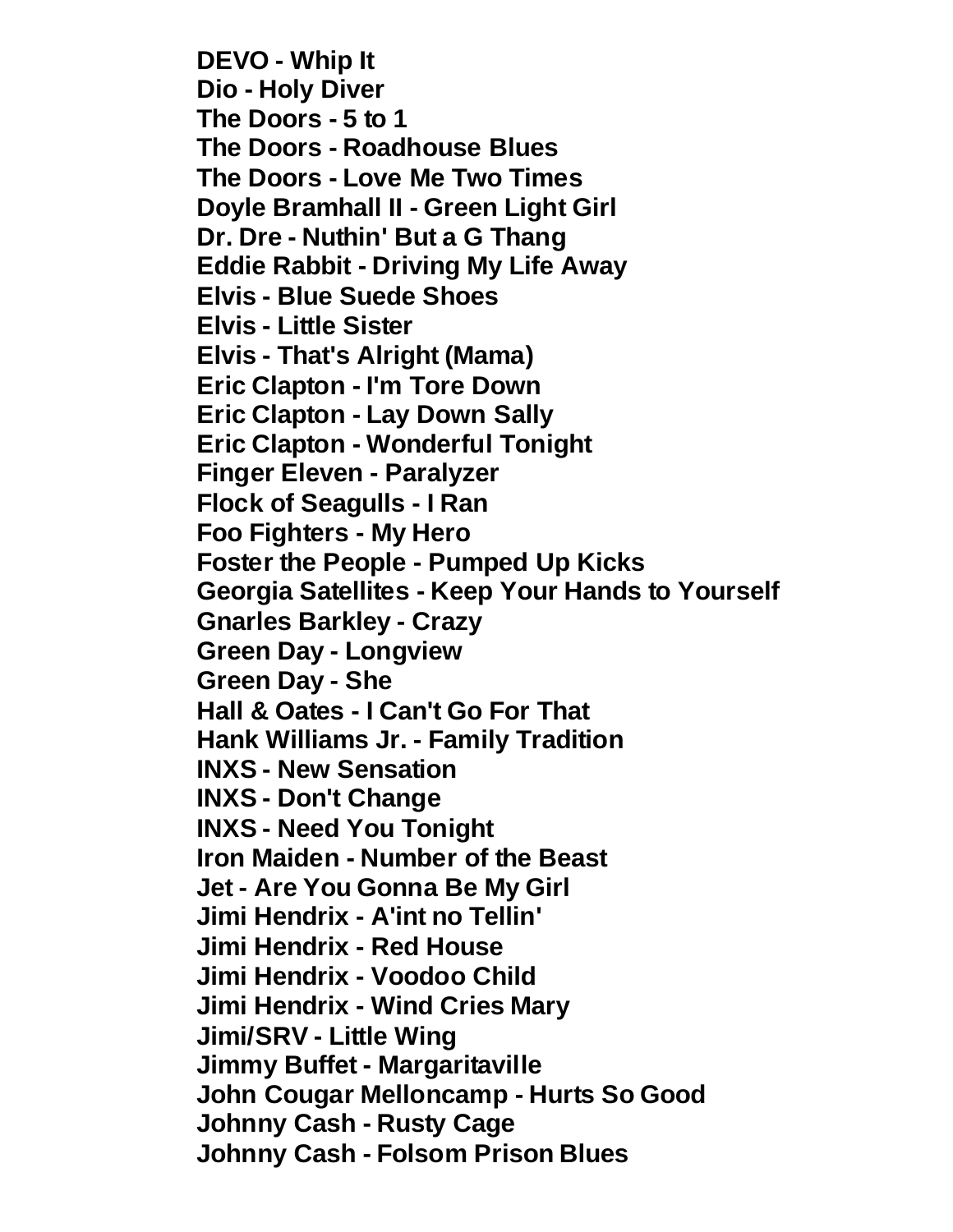**Johnny Cash - Ring of Fire John Mayer - Gravity John Mayer - Good Love is On the Way Judas Priest - Breakin' the Law Keb Mo - Every Morning Kings of Leon - Knocked Up Kings of Leon - Molly's Chambers Kings of Leon - On Call Kings of Leon - Sex on Fire Kings of Leon - Use Somebody Led Zepplin - Dancin' Days Led Zeppelin - What Is and What Should Never Be Lynyrd Skynyrd - Sweet Home Alabama Lynyrd Skynyrd - Simple Man Marvin Gaye - Let's Get it On Motley Crue - Live Wire Motorhead - Ace of Spades Nirvana - About a Girl Nirvana - Breed Nirvana - On a Plain NIN - Wish Neil Young - Rockin' in the Free World Paolo Nutini - Jenny Don't Be Hasty Pearl Jam - Animal Pearl Jam - Betterman Pearl Jam - Black Pearl Jam - Corduroy Pearl Jam - I Got Id Pearl Jam - State of Love and Trust Pearl Jam - Yellow Ledbetter Pearl Jam - Why Go Pearl Jam - Wishlist Pink Floyd - Breathe/Time/Reprise Pink Floyd - Another Brick in the Wall Pink Floyd - Comfortably Numb Pink Floyd - Have a Cigar Pink Floyd - Mother Pink Floyd - Money**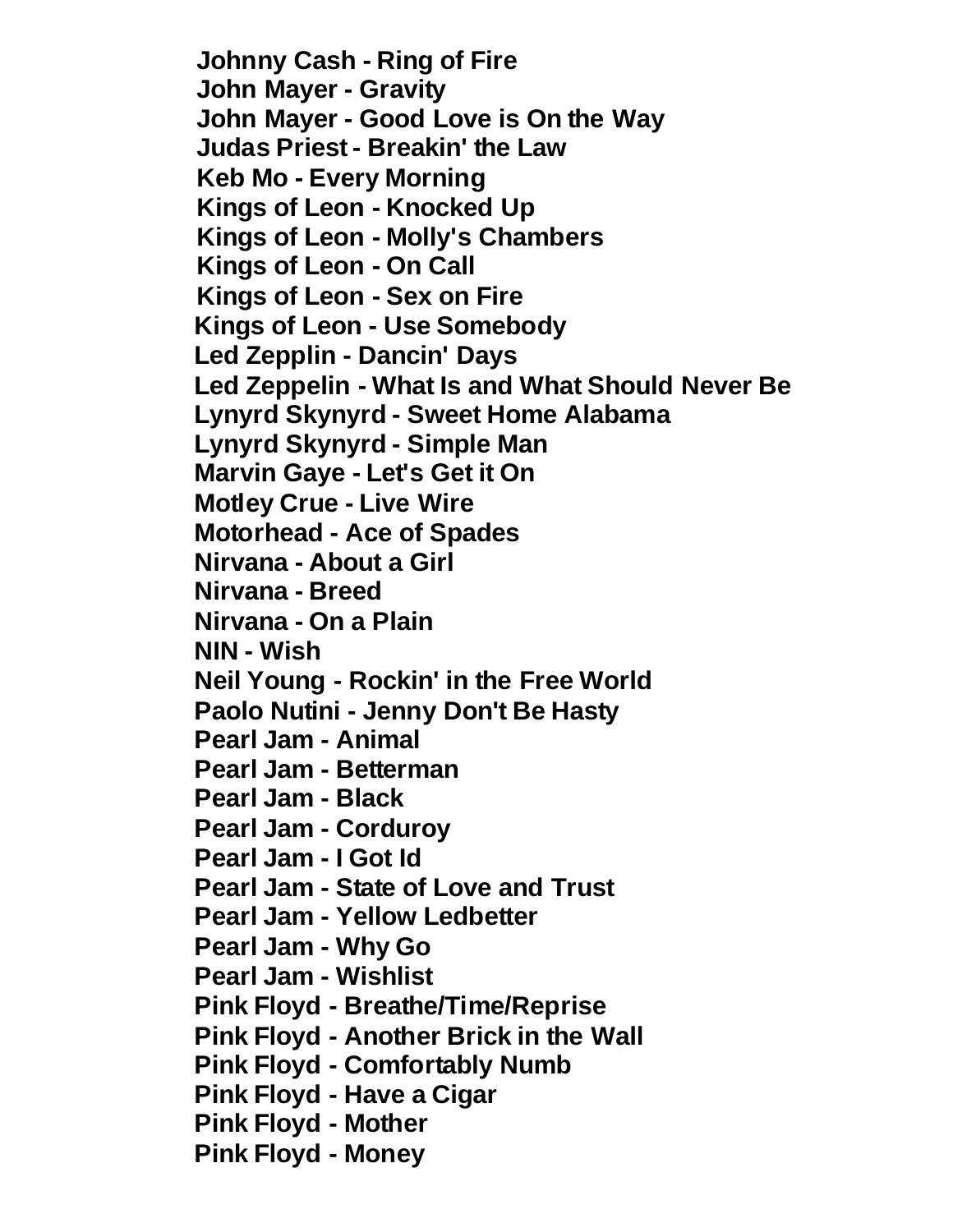**Pink Floyd - Young Lust Poison - Every Rose Has Its Thorn Radiohead - Creep The Ramones - I Wanna Be Sedated The Ramones - Blitzkrieg Bop Rage Against the Machine - Killing In the Name Rage Against the Machine - Sleep Now In the Fire The Refreshments - Banditos REM - The One I Love The Rolling Stones - Paint it Black Screaming Trees - I Nearly Lost You Simple Minds - Don't You Forget (About Me) Smashmouth - Walking on the Sun Snoop Dogg - Gin and Juice Stevie Ray Vaughn - Cold Shot Stevie Ray Vaughn - Couldn't Stand the Weather Stevie Ray Vaughn - Life By the Drop Stevie Ray Vaughn - Pride and Joy Stevie Ray Vaughn - Riviera Paradise Stevie Ray Vaughn - Texas Flood Stevie Ray Vaughn - Mary Had a Little Lamb Stevie Wonder/SRV - Superstition Stone Temple Pilots - Interstate Love Song Stone Temple Pilots - Vaseline Sublime - April 26, 1992 Sublime - Badfish Sublime - Santeria Sublime - Pawn Shop Sublime - What I Got Temple of the Dog - Say Hello to Heaven Thin Lizzy - Jailbreak Thin Lizzy - Don't Believe a Word Theory of a Deadman - Bad Girlfriend The Toadies - I Come From the Water The Toadies - Tyler Three Doors Down - It's Not My Time Tom Petty - Breakdown Tom Petty - Here Comes My Girl**